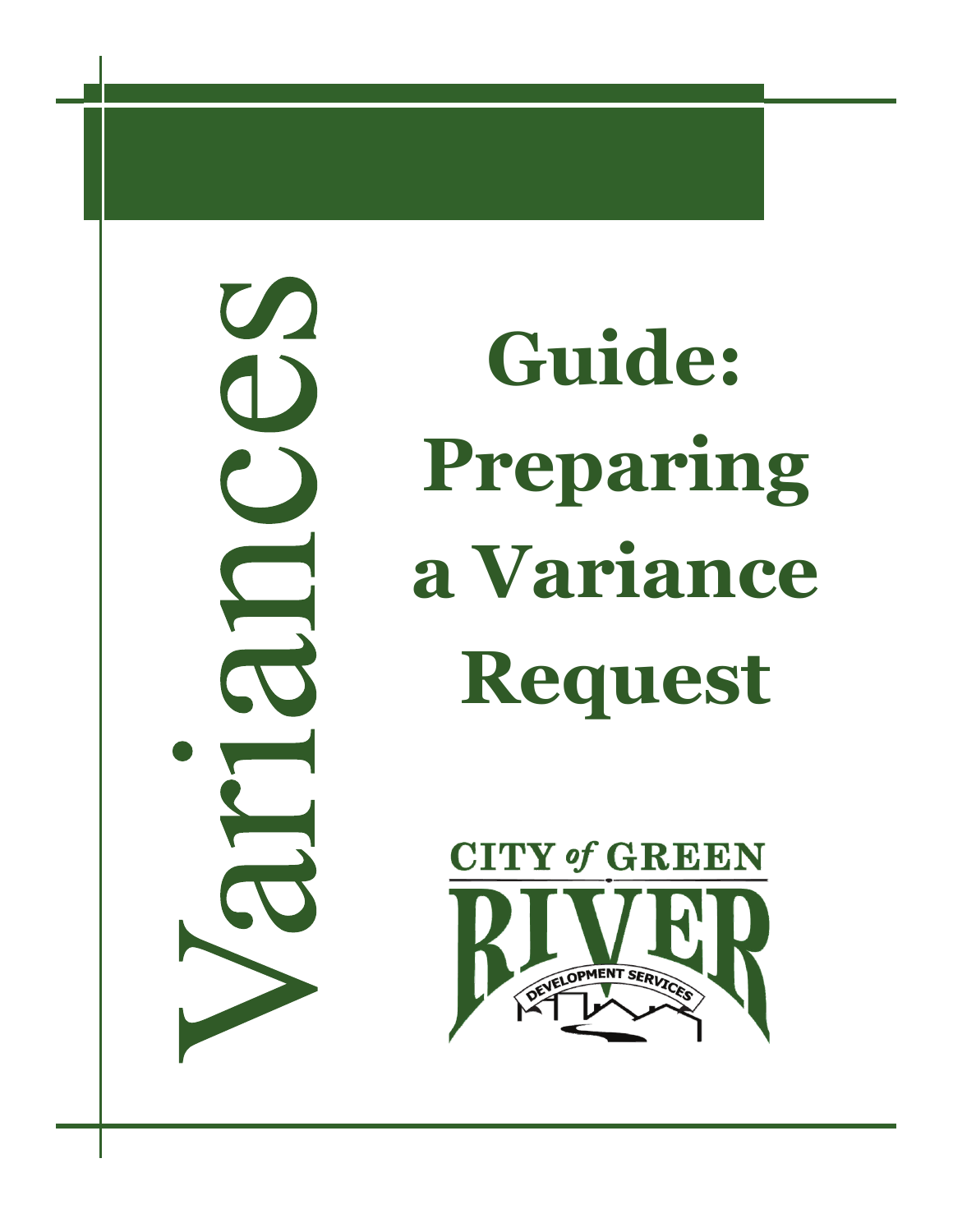# variances

**A zoning variance allows relief from or modification of a zoningrelated standard, such as a building setback requirement. Zoning variances are intended to address unnecessary hardships or practical difficulties that occasionally result from unusual circumstances related to such things as oddly shaped parcels, the application of (newer) zoning regulations to older buildings or other site-specific circumstances that are beyond the reasonable control of the property owner. The zoning variance procedures of the zoning ordinance must be followed for all zoning variances.**

# **Which code standards can be varied?**

A variance may be requested from any zoning and development code standard except that a variance may not be granted if the requested variance would:

- Permit a use that is not allowed in a zoning district (often referred to as a "use variance");
- Modify a subdivision regulation, such as those found in Appendix C of the Green River Code of Ordinances;
- Change a definition of a general term or a use type;
- Change the process required to be following for development or permit approval;
- Change a condition of approval imposed by a review and decisionmaking body, such as the Planning and Zoning Commission or City Council.

Also, it is important to remember that under the law, zoning variances are not intended merely as a way to avoid complying with applicable code provisions. Consequently, the findings required to support a variance application are intentionally difficult to meet.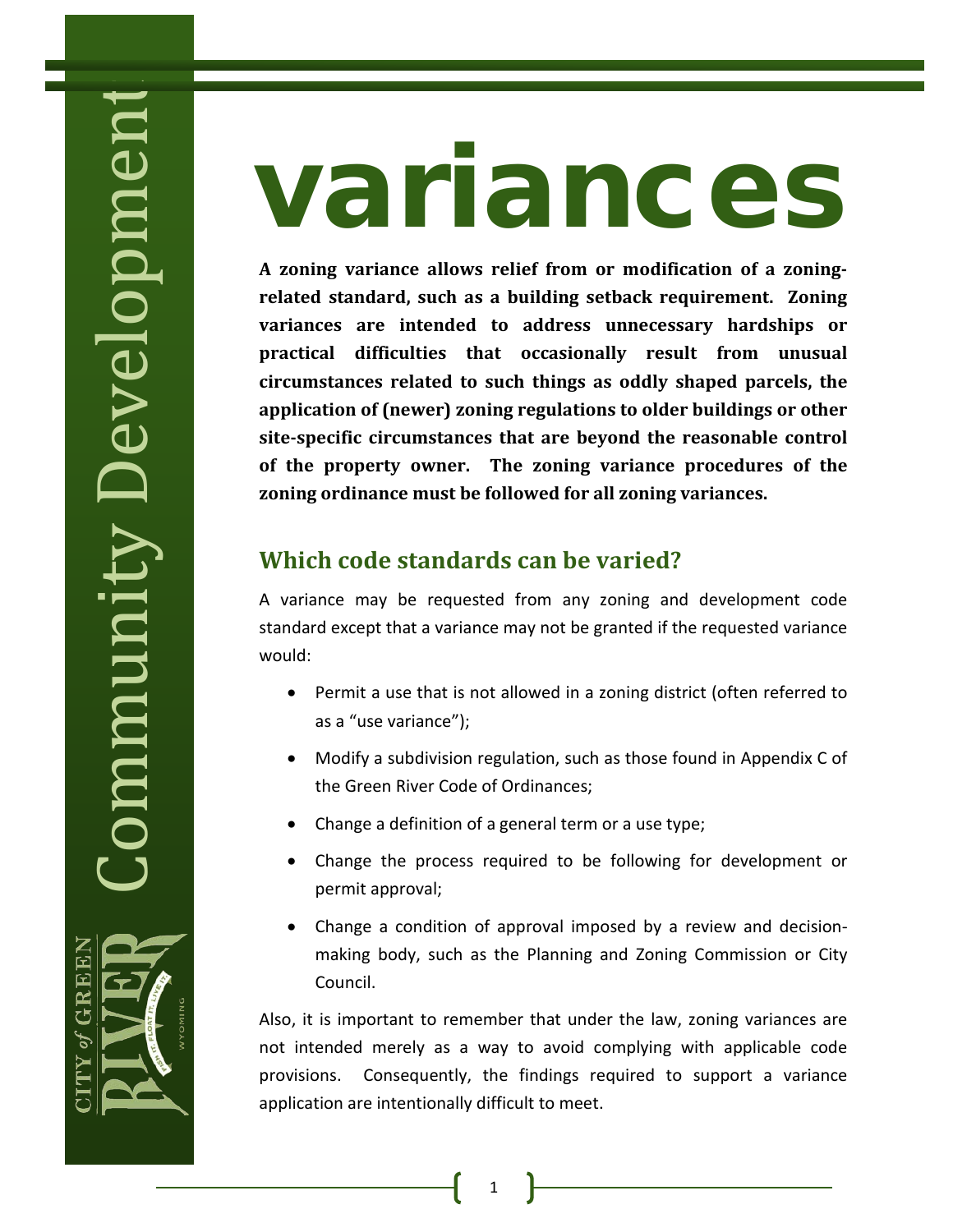# **What is the process?**

- 1. Property owners are encouraged to schedule a preapplication consultation with the Director of Community Development before filing a zoning variance application. These early informal visits can help prepare applicants for the process and help avoid delays and confusion down the road.
- 2. One the required application form has been completed and all required information has been collected, the zoning variance application must be filed with staff of the Community Development Department, located at 50 East 2<sup>nd</sup> North, Green River, Wyoming.
- 3. Once a complete application has been received by the department, the staff will review the proposal, prepare a sign for the applicant to post on the property, schedule and advertize a public hearing before the Board of the Adjustment and notify surrounding residents and the general public at a zoning variance has been requested.
- 4. The Board of Adjustment will hold a public hearing on the requested variance, at which time the applicant, city staff and members of the public will be given an opportunity to express their views. Following the close of the public hearing, the Board of Adjustment will vote to approve, approve with modifications, or deny the variance request. In some cases, the hearing will be continued in order to gather additional information or allow time for more public input. There must be at least four (4) votes in favor of the zoning variance in for it to be approved. At any time during the meeting, the applicant may request tabling the application until more members of the board can be present.
- 5. After the hearing, Findings of Fact and Conclusions of Law are prepared and signed outlining the reason and decision of the Board of Adjustment.

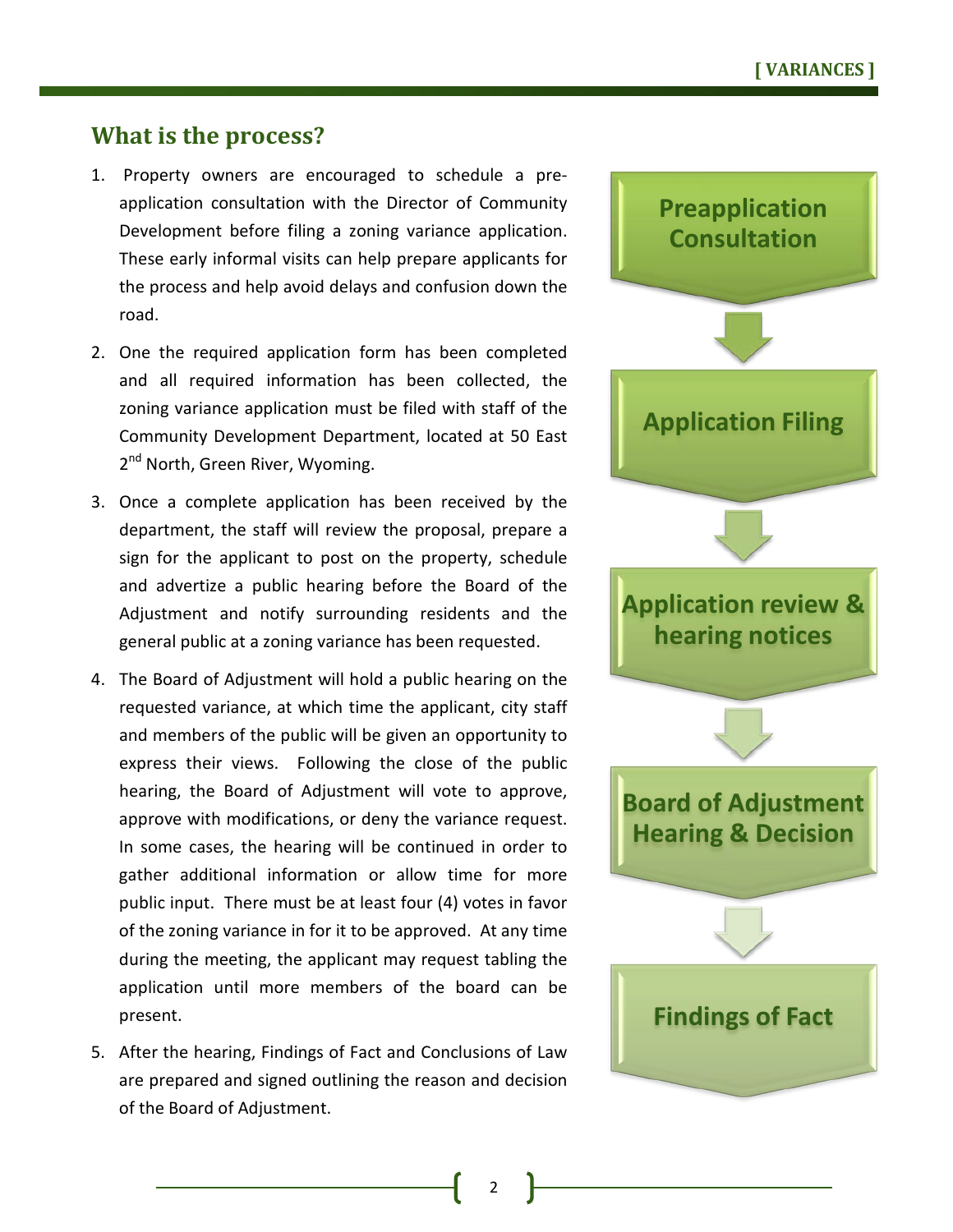## **How are applications reviewed?**

By the authority granted by Wyoming State Statute 15-1-608, the Board of Adjustment, as appointment by the Governing Body of the City of Green River, may vary or adjust the strict application of any of the requirements of the Zoning Ordinance ONLY in the case of any physical condition applying to a lot or building if the strict application would deprive the owner of the reasonable use of the land or building involved. No adjustment in the strict application of any provision of the Zoning Ordinance may be granted unless:

- There are special circumstances or conditions, fully described in the board's findings, which are peculiar to the land or building for which the adjustment is sought and do not apply generally to land or buildings in the neighborhood, and have not resulted from any act of the applicant subsequent to the adoption of the ordinance;
- For reasons fully set forth in the board's findings, the circumstances or conditions are such that the strict application of the provisions of the ordinance would deprive the applicant of the reasonable use of the land or building, the granting of the adjustment is necessary for the reasonable use thereof and the adjustment as granted is the minimum adjustment that will accomplish this purpose; and,
- The granting of the adjustment is in harmony with the general purposes and intent of the ordinance and will not be injurious to the neighborhood or otherwise detrimental to the public welfare.

To ensure that the Board of Adjustment does not make decisions contrary to or in violation of the state statute outlined above, the Green River Zoning Ordinance outlines eight minimum conditions (criteria). No variance shall be authorized unless the board finds that all of the eight conditions/criteria exist based on the evidence presented with the variance application and during the public hearing.

**The burden of proof rests with the petitioner** and therefore it is imperative to provide detailed and factual evidence and responses to the Variance Review Criteria portion of the application to support your belief that your property does not have parity with other properties. The following will help you in formulating your responses. The suggestions below are by no means the only or valid justifications for a variance on your property. These examples are provided to allow you to consider the uniqueness of your property in your response to the eight criteria. The Board of Adjustment considers each variance on its unique merits.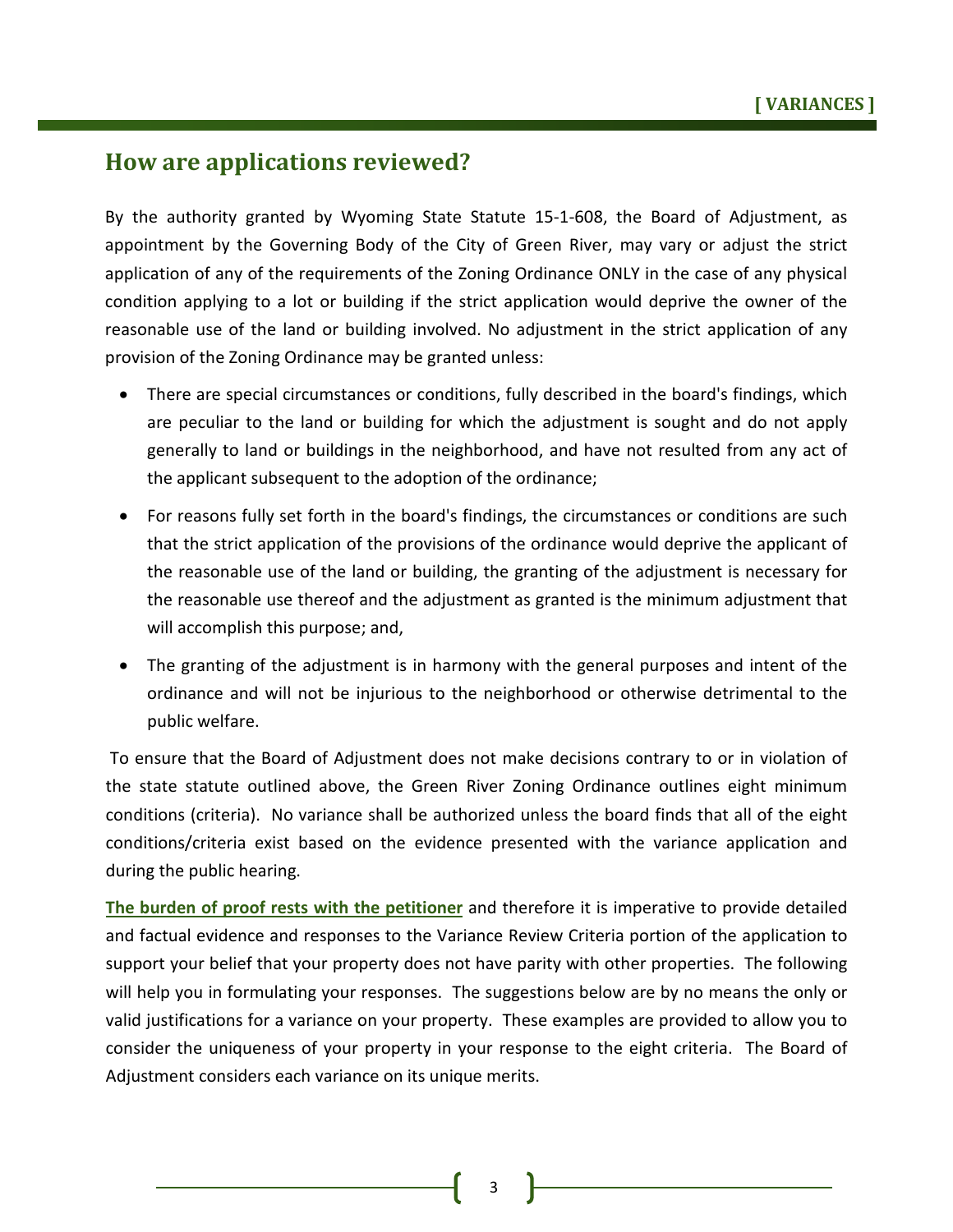*Use your own words in preparing your responses and remember it is up to you to make your case.* 

#### **1. The variance will not authorize a permitted use other than those enumerated in the zoning district in which the variance is sought.**

*The City of Green River does not allow variances for uses. Describe the current use of the property, the proposed use (if different) and compare to the permitted uses in the zoning district in which it is located.* 

**2. Owing to extraordinary circumstances or conditions relating to the land or building for which the variance is sought, literal enforcement of the provisions of this ordinance will result in unnecessary hardship and deprive the applicant of a reasonable use of his land or building.**

*The special physical conditions must directly affect, create or contribute to the need for the zoning variance. Examples of physical conditions are:*

- *A. Physical features peculiar to the lot:*
	- *1. Steep slopes impact \_\_\_\_% of the lot*
	- *2. Water bodies, floodplain, drainages, wetlands impact \_\_\_\_% of the lot*
	- *3. Unstable soil conditions impact \_\_\_\_% of the lot*
- *B. Platting features peculiar to the lot:*
	- *1. The lot is not platted*
	- *2. The lot is oddly shaped*
	- *3. The lot has more than 2 street frontages or no street frontage*
	- *4. The lot is impacted to many easements*
	- *5. The lot is nonconforming in area, width or depth*

*Once it is established what the physical condition is, you will need to explain how the condition is precluding you from complying with the zoning law. There must be a correlation between what you allege is the physical defect and why your neighbors or others in the same zoning district can do what you want to do without the need for a variance.*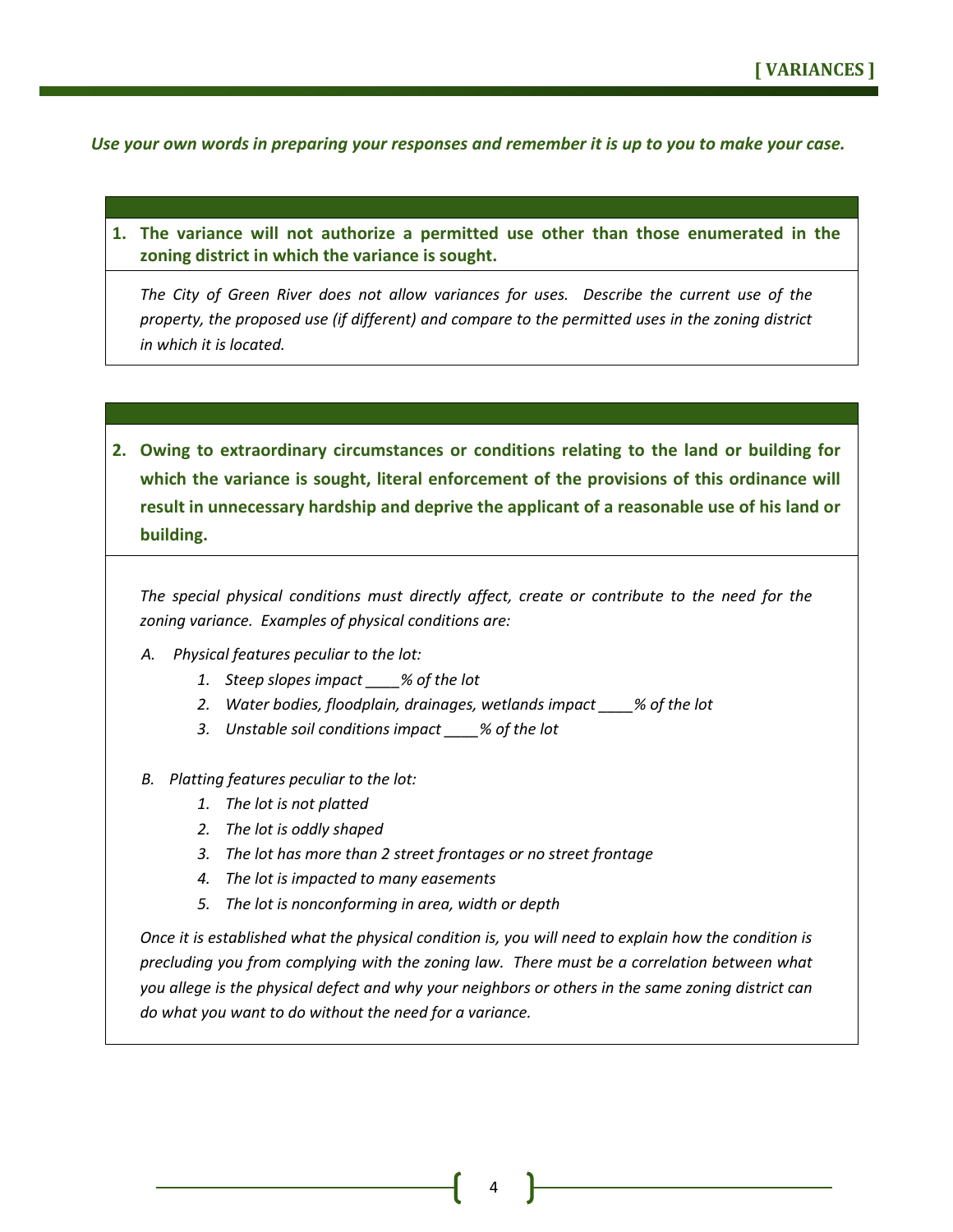**3. The extraordinary circumstances or conditions were not created by the owner of the property and do not represent a general condition of the district in which the property is located.**

*Provide evidence that the hardship is not self-imposed and that the special conditions and circumstances do not result from the actions of the applicant. You must explain why the need for the variance is due to circumstances that are beyond your control; and that your request for a variance is not solely to make it more convenient for you to use the property. For example:*

- *A. The special conditions and circumstances are:*
	- *1. The structure was built under different zoning rules and has non-conforming rights*
	- *2. The lot is non-conforming in area, width or depth*
- *B. The special conditions and circumstances are more than an inconvenience or financial burden because:*
	- *1. Removing the encroachment would severely damage the structure*
	- *2. Removing the encroachment would render the structure unusable*
	- *3. The physical features of the lot limit construction locations and options*
	- *4. The access to the lot cannot be physically relocated*
- *C. I considered all the possible conforming alternatives and I am not able to:*
	- *1. Redesign the structure because \_\_\_\_\_\_\_\_*
	- *2. Move the structure because \_\_\_\_\_\_\_\_*
	- *3. Move lot lines or replat the property because \_\_\_\_\_\_\_*
	- *4. Rezone the property because \_\_\_\_\_\_\_*
	- *5. Acquire abutting property because \_\_\_\_\_\_\_*

*Examples of reasons that are self-imposed conditions or resulting from action by the owner include:*

- *A. Constructing a non-compliant structure without obtaining a building permit or in conflict with the approved building permit.*
- *B. Not accurately locating property lines prior to construction, thereby building the structure in violation of setbacks.*
- *C. Purchasing a lot without researching the zoning requirements first (not doing due diligence).*
- *D. Construction will cost more to bring it into compliance with the City's standards.*
- *E. A desire to want a larger structure or otherwise meet personal needs that are not in compliance on property that does not have a physical constraint or established nonconforming setback.*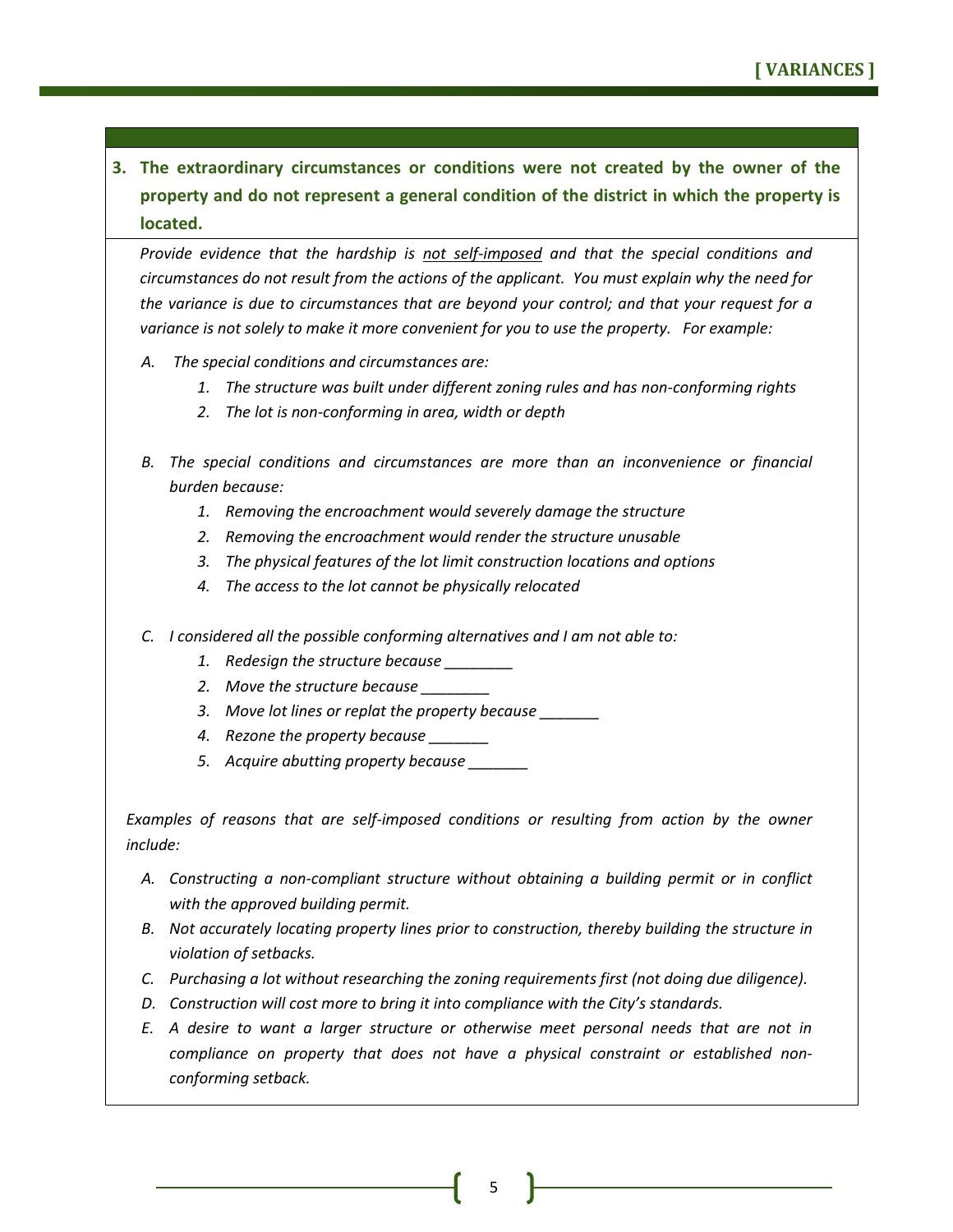## **4. The variance, if granted, will not substantially or permanently injure any adjacent, conforming property.**

*Your use of the property and variance, if granted, will not make your property, or your neighbors, incompatible with what the Green River Comprehensive Master Plan describes as appropriate for the area; and does not devalue or prevent full use of your neighbor's property. Examples are:*

- *A. The variance will not*
	- *1. Give this property special privileges to me above my neighbor*
	- *2. Increase traffic in the neighborhood*
	- *3. Change the character of the neighborhood*
	- *4. Negatively impact the abutting property owners*
	- *5. Violate the spirit of the zoning regulations*
	- *6. Place the public health, safety or welfare at risk*
- *B. The encroachment is not visually evident*
- *C. No code enforcement actions have occurred*
- *D. The nonconforming use or structure can be made more conforming if the variance is granted*

#### **5. The variance will not alter the character of the district in which it is located.**

Even though granting the variance allows you to deviate from the Code, the variance must not *change the intent of the Code or change the character of neighbors who are in the same zoning district. Explain how the variance, if approved, will not alter the character of the zoning district. Examples:*

- *A. The variance will not allow a land use that is not permitted in the zoning district.*
- B. *The land use will not change as a result of the variance.*

#### **6. The variance, if granted, will not result in an extraordinary gain in use, service or income for the property when compared with adjacent, conforming uses in the same district.**

*Explain how you are not advocating for rights superior to your neighbors or others in the same zoning district. Examples:*

- *A. The variance is not permitting a structure that larger than what would be permitted on a conforming lot*
- *B. The variance will not provide gain or income that exceeds levels of adjacent, conforming properties.*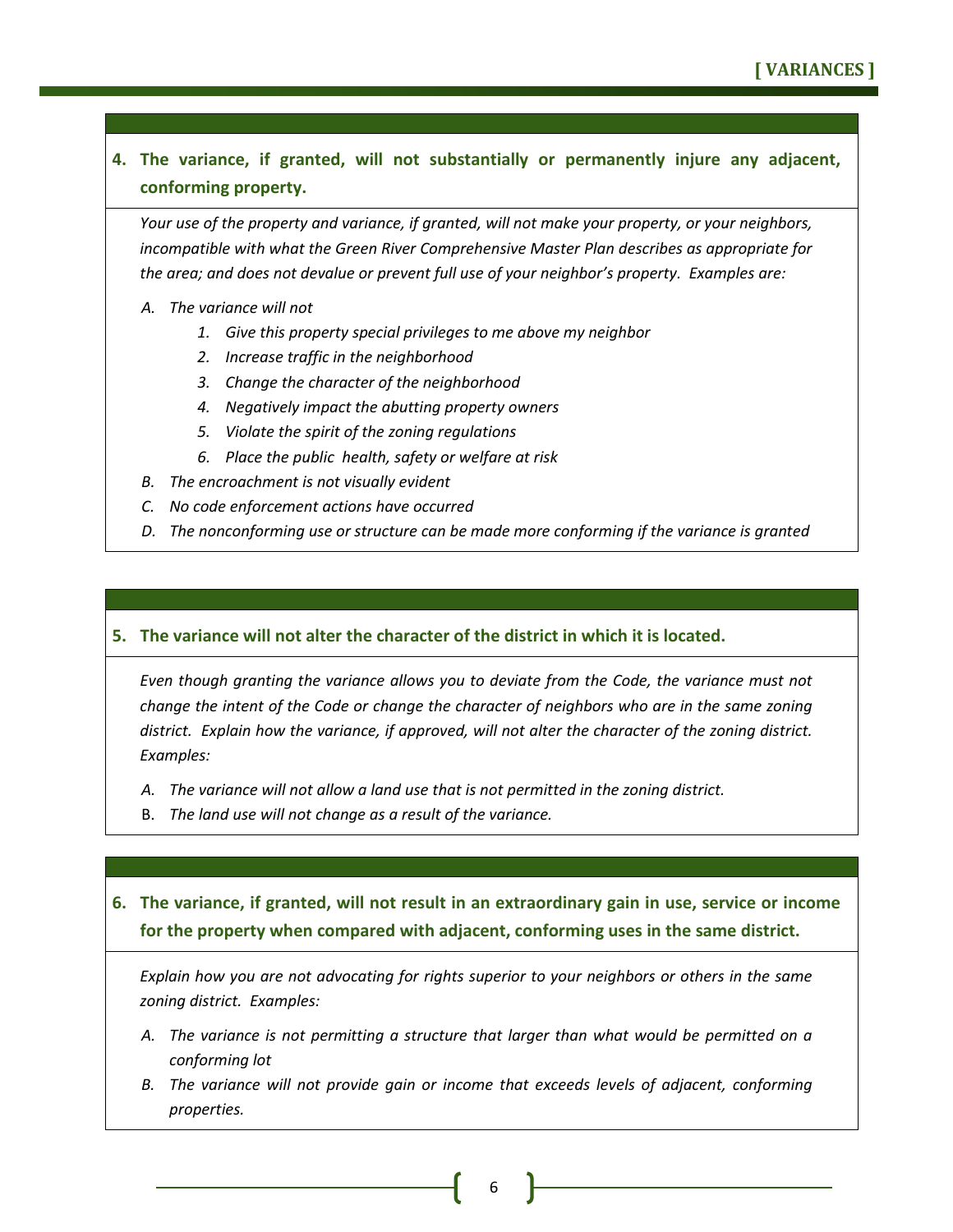## **7. The variance, if granted, is the minimum variance and the least modification that will afford the relief sought.**

*You must explain why this variance will give this property parity with its neighbors and nothing more. That you are asking for the least relief from that zoning law that is possible to allow a reasonable use of the property. Explain that are no other alternatives, such as redesigning the structure, scaling down the size to a size that provides standard reasonable use. In other words, a variance is the last resort to allow a reasonable and equitable use of the property.*

**8. The variance will be in harmony with the spirit of this ordinance and will not adversely affect the public health, safety or welfare.**

*Explain how the variance does not alter Fire Department or safety standards, traffic, clear visions areas, and health and safety standards for air or water quality, noise levels, etc.*

## **What kind of public notice is required?**

At least 15 days before the required public hearing, the applicant must post a sign that is visible from the public right-of-way on the subject property. The sign will be prepared by the Community Development Department and you will be contacted when it is ready for you to pick it up at the Community Development office.

City staff will provide the newspaper and mailed property notices in accordance with the City's Zoning Ordinance. The public hearing notice will be published for two consecutive weeks in the Green River Star a minimum of 15 days prior to the scheduled public hearing. Letters will be mailed to all property owners within a 200 foot radius of the subject property a minimum of one week prior to the public hearing. All comments received will be presented into the record during the public hearing.

## **How much is the fee?**

A filing fee of \$200 must be submitted at the time of your application submittal as part of your complete application packet. The fee helps to cover a portion of the advertising and postage costs. Cash, check or credit card payments are all acceptable forms of payment. Returned checks will cause a delay in processing your application.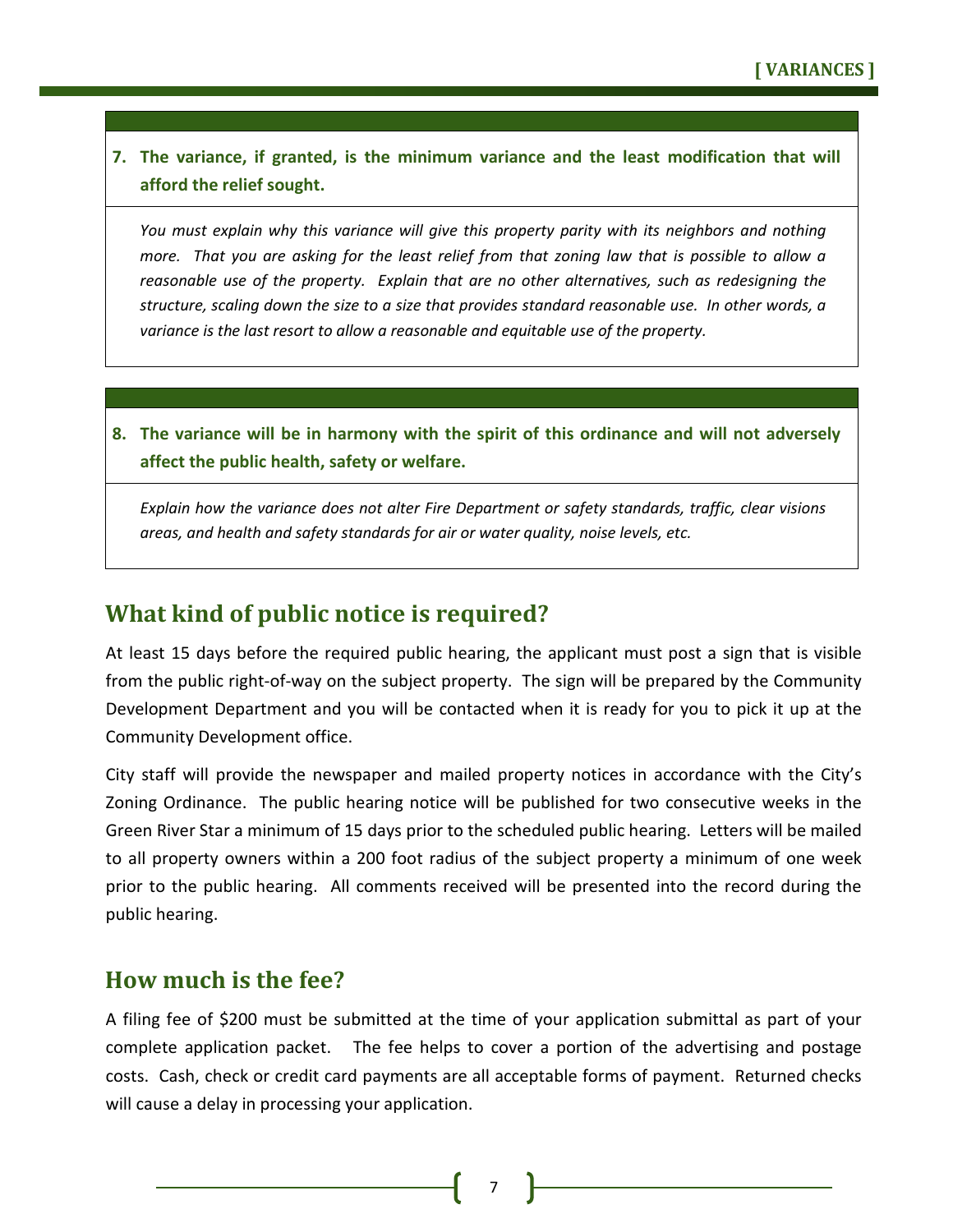## **What do I have to submit?**

You will need to submit a City of Green River "Application for Zoning Variance" on the form provided by the City of Green River along with all of the information required as outlined in the application. Missing items will constitute an incomplete application that will not be processed. You may pick up an application in the Community Development Office. The application is also available on the City of Green River website[: www.cityofgreenriver.org.](http://www.cityofgreenriver.org/)

## **What is the site plan and what does it show?**

The site plan is the probably the most critical component to your application submittal. The site plan is a "bird's eye view" drawing of your property that shows the existing development of your property as well as the development that is proposed with your variance request. To prevent delays in the review of your request, it is vital that the site plan shows everything in detailed and is accurate. If the variance is approved, the variance stays with the property, and therefore, will remain in the City of Green River address file for the property for future use and reference. When preparing the site plan, utilize the following checklist. All items are required.

- **Title block that includes:**
	- o **Name of project**
	- o **Street Address**
	- o **Name & mailing address of owner and applicant (if different)**
	- o **Name & mailing address of architect or engineer (if applicable)**
	- o **Date of plan preparation**
	- o **North point indicator**
	- o **Scale of drawing (i.e. ¼" = 1 foot)**
- **Overall site dimensions and accurate depiction of property lines (A legal survey may be required).**
- **Any easements pertinent to the site**
- **Adjacent streets and street right-of-way**
- **Dimension, height and setbacks of existing and proposed building(s)**
- **Sidewalks, walkways, driveways and property access points (existing and proposed)**
- **Computation table to include the following:**
	- o **Total site area**
	- o **Total building area**
	- o **Total open space**
- **Locations of existing and proposed objects and structures on the site such as fences, trees, utility poles and structures, signs, etc. (indicate which existing objects are to remain and which existing objects will be removed)**
- **Commercial Only:**
	- o **Exterior signs (existing & proposed)**
	- o **Exterior lighting (existing & proposed)**
	- o **Parking spaces (including space dimensions and aisle widths)**
	- o **Traffic flow both on-site and off-site (existing and proposed)**
	- o **Landscaped areas (existing & proposed)**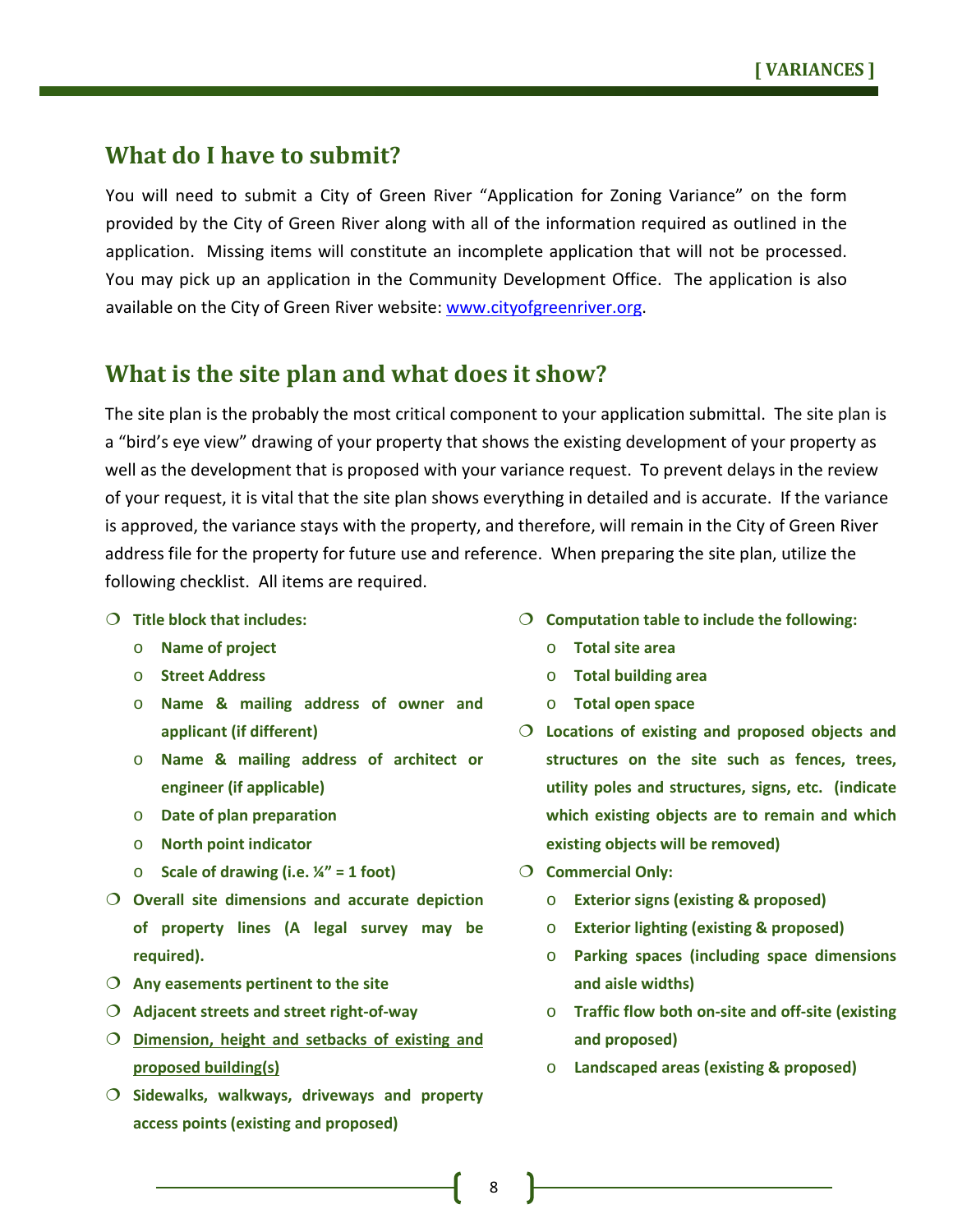# **When do I submit my application?**

The Board of Adjustment meets on the second Wednesday of every month at 6:30 p.m. in the City Hall Council Chambers, unless otherwise scheduled. To meet the required public hearing notice deadlines, applications for Zoning Variances must be received no later than 5:00 p.m. 20 days prior to the meeting at which the variance will be scheduled. Late application submittals will result in unnecessary delays. Community Development staff can provide you a complete listing of meeting dates and application deadlines.

## **Who do I contact if I have any questions?**

If you have any questions, you may call the Community Development Department at 307-872- 6140. We will be happy to schedule a time for you to come in to meet with us so we can assist you with your application submittal.

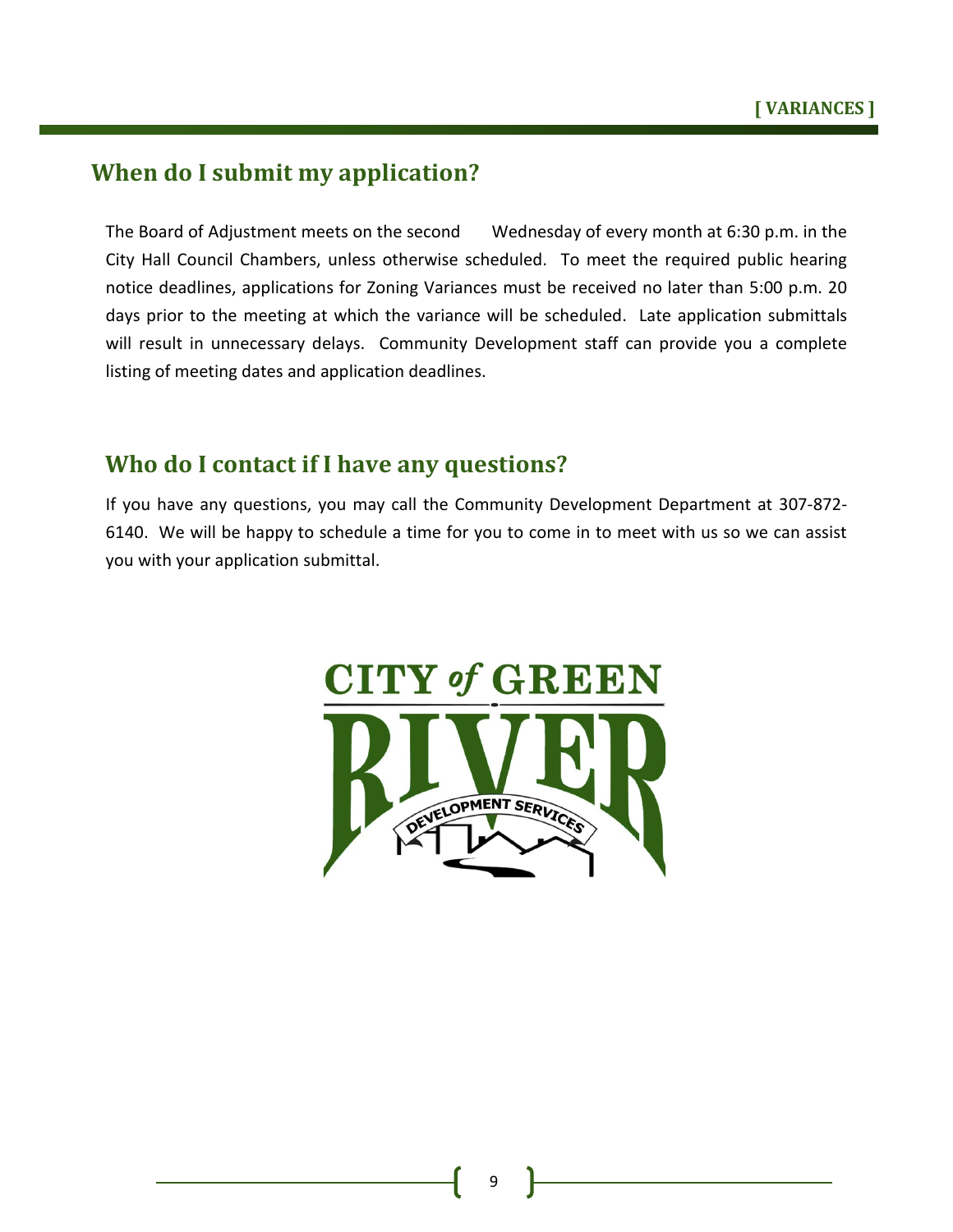

# **Application for Zoning Variance**

Community Development Department 50 East 2nd North, Green River, WY 82935 PH: (307) 872-6140 Fax: (307) 872-0510 www.cityofgreenriver.org

| <b>PETITIONER*</b>     | <b>PETITIONER REPRESENTATIVE (IF ANY)</b> |
|------------------------|-------------------------------------------|
| Name                   | Name                                      |
| <b>Mailing Address</b> | <b>Mailing Address</b>                    |
|                        |                                           |
| Contact Phone:         | Contact Phone:                            |
| FAX:                   | FAX:                                      |
| Email:                 | Email:                                    |

\* Report additional petitioners or disclose other co-owners on supplemental form. Failure to divulge other beneficial interest owners may delay processing of this application.

#### **PROPERTY INFORMATION**

Property Address (list all addresses if multiple):

Legal Description:

Zoning District:  $\vert$  Acreage/Square Feet):

Existing Use:

Proposed Use:

|                                            | <b>DESCRIPTION OF VARIANCE REQUEST</b> |           |           |              |             |
|--------------------------------------------|----------------------------------------|-----------|-----------|--------------|-------------|
| Variance Requested: (Check all that apply) |                                        |           |           |              |             |
|                                            | <b>Front Setback</b>                   | Required: | Proposed: |              |             |
|                                            | <b>Rear Setback</b>                    | Required: | Proposed: |              |             |
|                                            | Side Setback                           | Required: | Proposed: |              | Submitted:  |
|                                            | Corner Setback                         | Required: | Proposed: |              | <b>Date</b> |
|                                            | <b>Building Height</b>                 | Required: | Proposed: |              |             |
|                                            | Lot Coverage %                         | Required: | Proposed: | <b>CATNC</b> |             |

Briefly describe the Variance Request: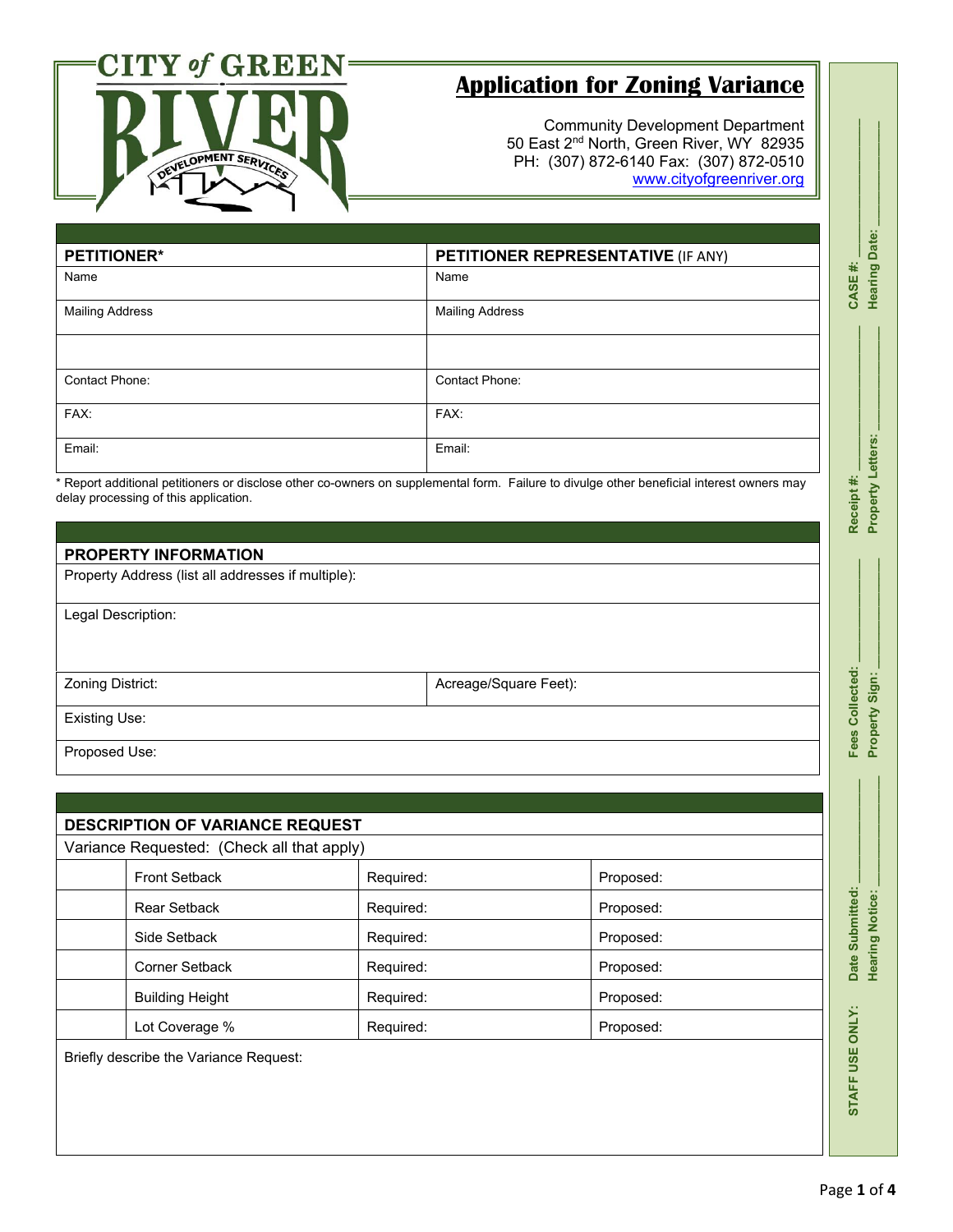#### **VARIANCE REVIEW CRITERIA**

A variance is permission granted by the Board of Adjustment to depart from a dimensional requirement of the Green River Zoning Ordinance. Variances are allowed to relieve a property owner who, because of property characteristics beyond his or her control, is unable to meet a dimensional requirement of the Zoning Ordinance. The Board of Adjustment may ONLY grant a variance if the Board finds that ALL of the eight (8) standards are satisfied. Each standard must have a response in as much detail as it takes to explain how your property's condition satisfies the standard. The burden of proof rests with the petitioner. Use additional paper if needed and refer to the attached "Guide: Preparing a Variance Request" for assistance in responding to each standard.

#### **1. The variance will not authorize a permitted use other than those enumerated in the zoning district in which the variance is sought.**

EXPLAIN:

**2. Owing to extraordinary circumstances or conditions relating to the land or building for which the variance is sought, literal enforcement of the provisions of this ordinance will result in unnecessary hardship and deprive the applicant of a reasonable use of his land or building.** 

EXPLAIN:

**3. The extraordinary circumstances or conditions were not created by the owner of the property and do not represent a general condition of the district in which the property is located.** 

EXPLAIN:

**STAFF USE ONLY: Petitioner: \_\_\_\_\_\_\_\_\_\_\_\_\_\_\_\_\_\_\_\_\_\_\_\_\_\_\_\_\_\_ CASE #: \_\_\_\_\_\_\_\_\_\_\_\_\_\_\_\_\_\_\_\_ MEETING DATE: \_\_\_\_\_\_\_\_\_\_\_\_\_\_\_** 

**MEETING DATE:** 

Petitioner

STAFF USE ONLY: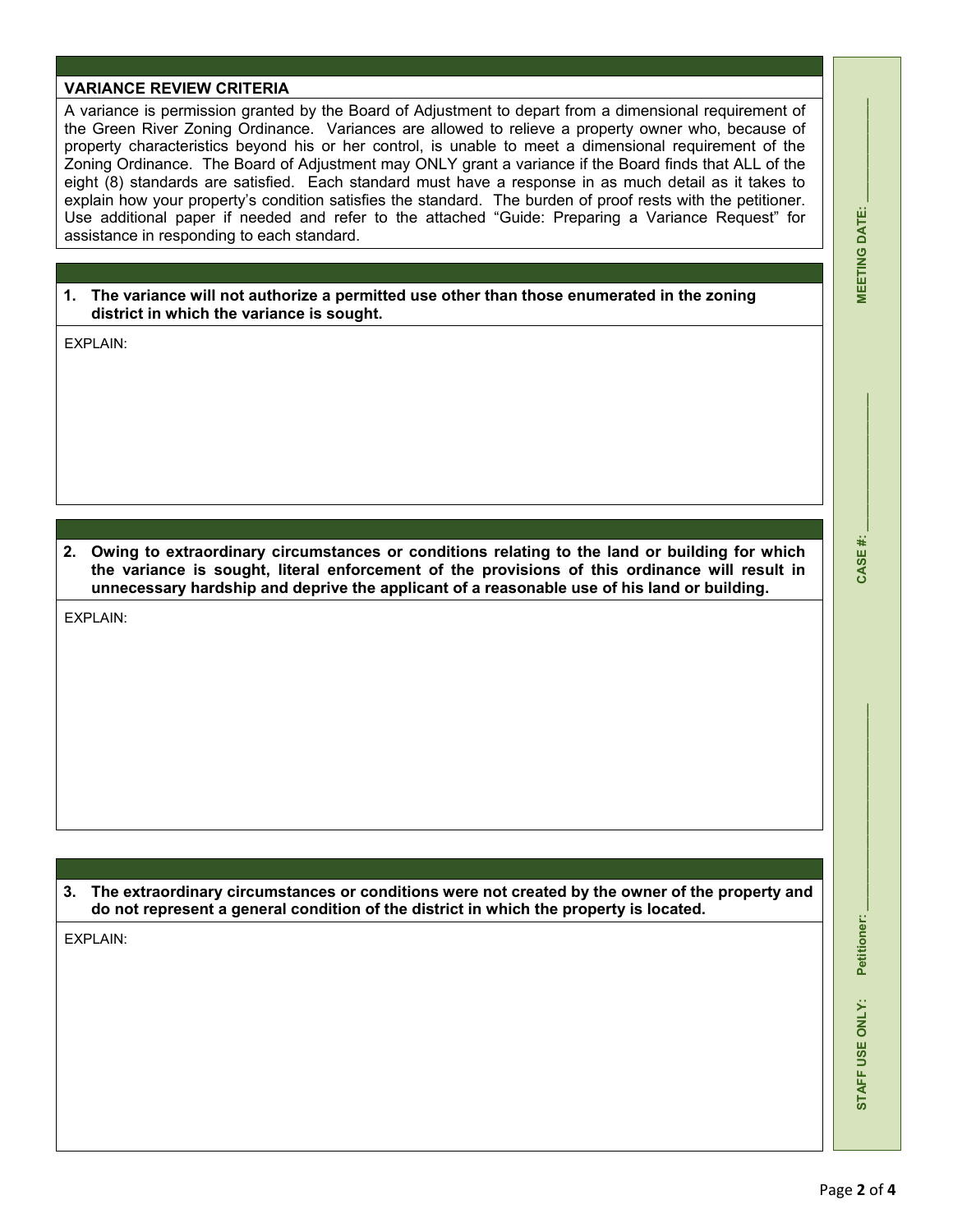#### **4. The variance, if granted, will not substantially or permanently injure any adjacent, conforming property.**

EXPLAIN:

**5. The variance will not alter the character of the district in which it is located.** 

EXPLAIN:

**6. The variance, if granted, will not result in an extraordinary gain in use, service or income for the property when compared with adjacent, conforming uses in the same district.** 

EXPLAIN:

**7. The variance, if granted, is the minimum variance and the least modification that will afford the relief sought.** 

EXPLAIN:

**MEETING DATE:**